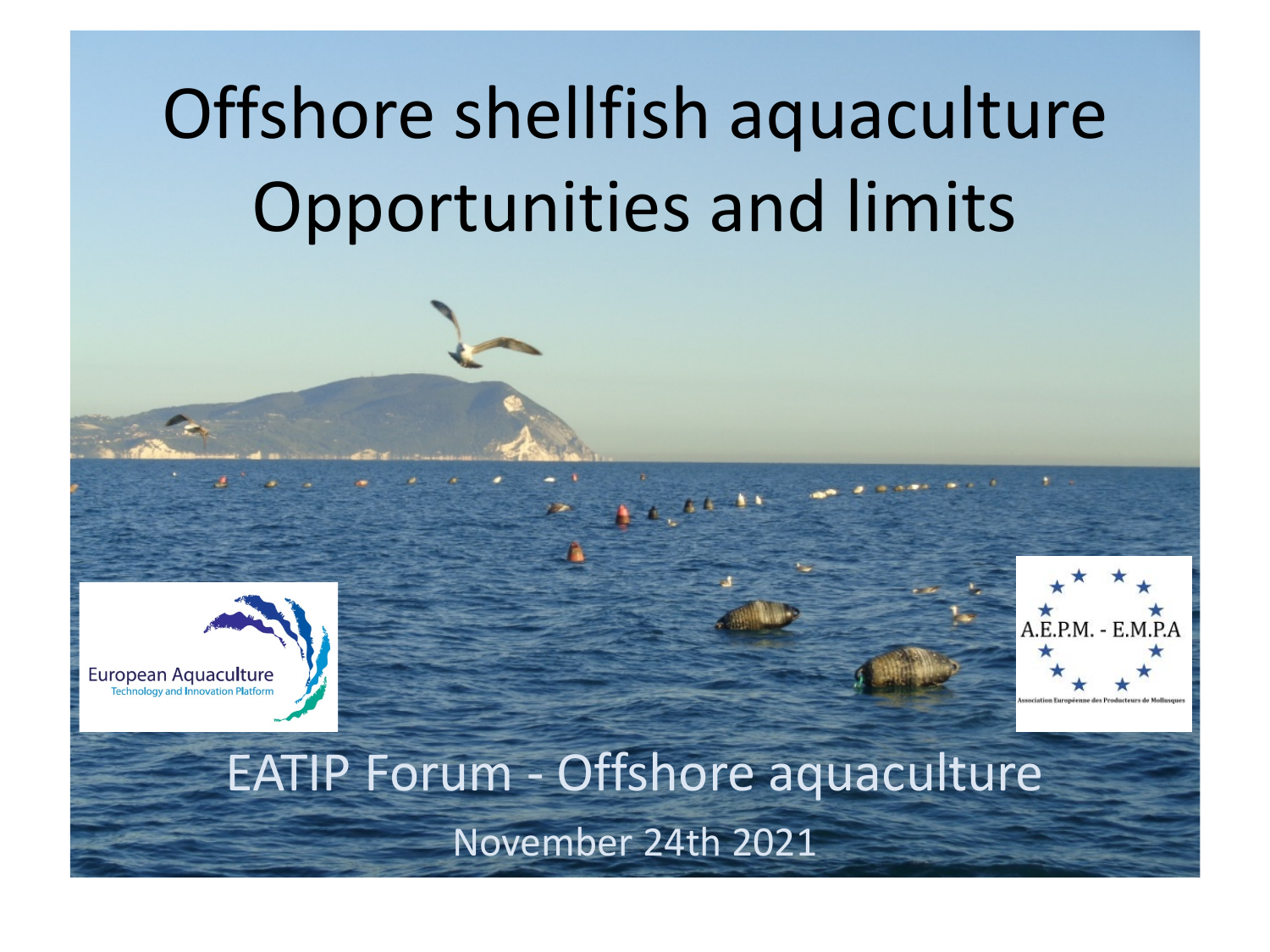# **Offshore mussel farming in Italy**

- $\geq 100 000$  tons/year
- Mainly Adriatic Sea (no tides)
- $\triangleright$  More or less exposed sites 10-15 deep
- $\triangleright$  Long-lines (socks)
- $\triangleright$  Spat self-sufficiency
- $\triangleright$  On board equipment
- $\triangleright$  Producers' organisations

#### **Constraints**

- Plastic socks disposal or recycling
- Limited space for land-base facilities
- Increasing predation and damages from turtles, sea breams and dolphins
- Summer mortalities/loses



**Moving offshore Long date experience Assessed model**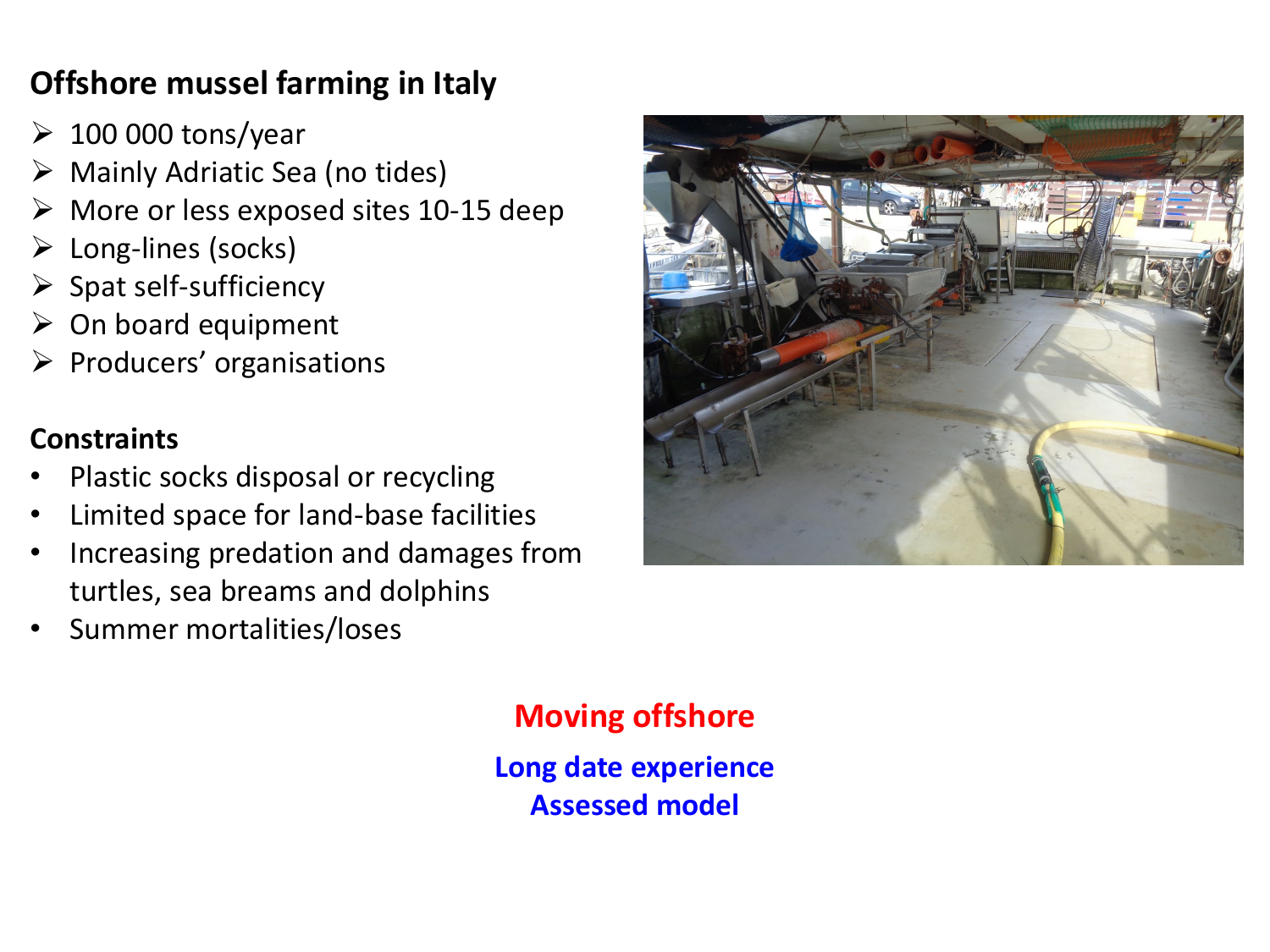# **Offshore oyster farming in Italy**

- 200 tons/year (*C. gigas*)
- $\triangleright$  From mussel farm reconversion
- $\triangleright$  Net lanterns or hard plastic lanterns
- $\triangleright$  Spat import
- $\triangleright$  Few small producers and niche markets
- $\triangleright$  Increasing demand

#### **Constraints**

- Compared to inshore water:
	- Lower shelf-life
	- Fragility of the shell
	- Shape of the shell
- Low natural recruitment



# **Moving offshore**

#### **Technically feasible & increasing production Models still to be fully assessed**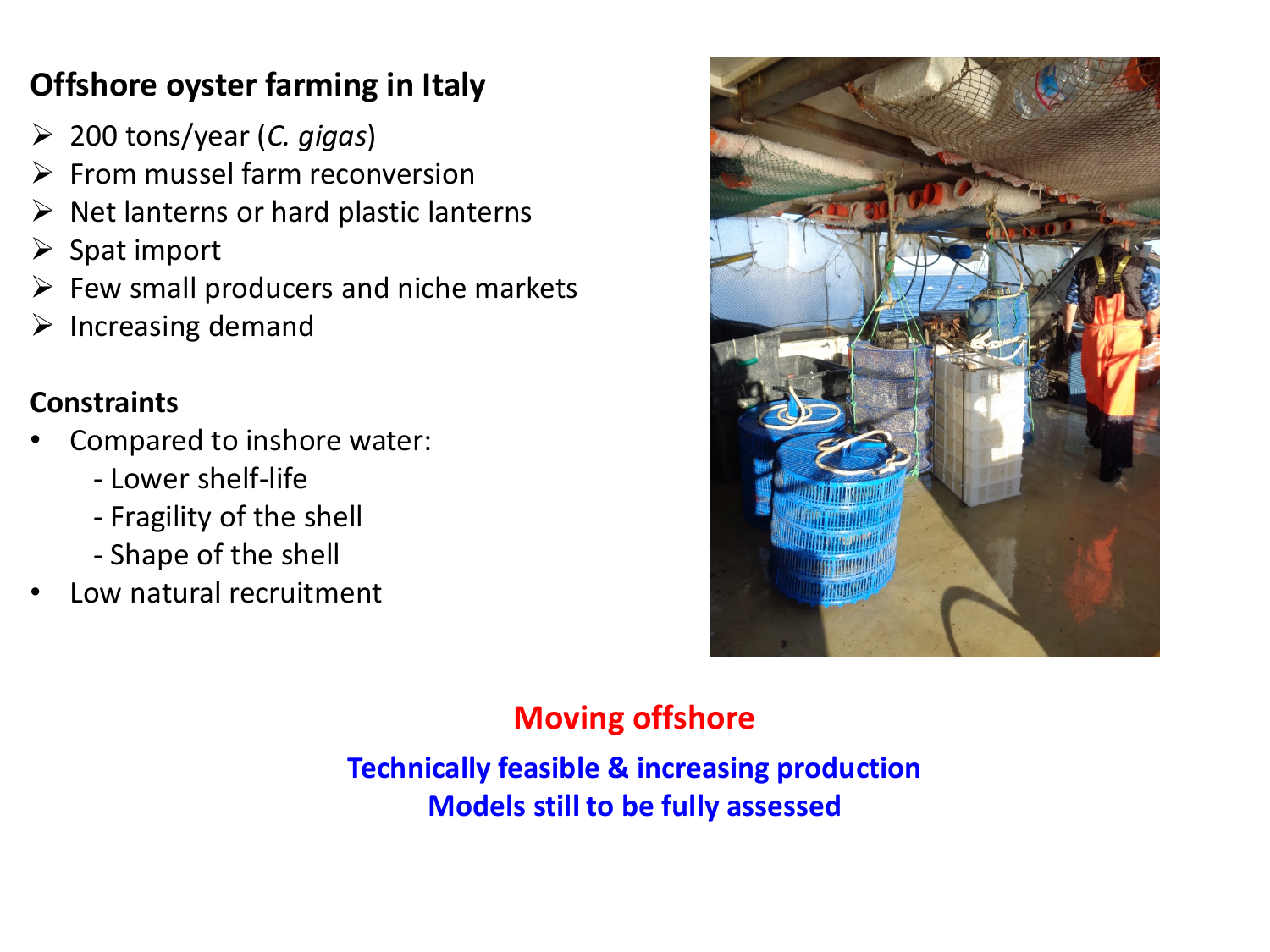# **Offshore mussel farming in France**

- $\triangleright$  About 10 enterprises & 1 500 tons/year
- $\triangleright$  Long-lines (Ropes Socks)
- $\triangleright$  Mainly pre-growing & complementarity with intertidal zones productions
- $\triangleright$  Increased seasonal product availability
- $\triangleright$  Few producers

#### **Constraints**

- Compared to intertidal zone:
	- Access to the farm
	- Fragility of the shell
	- Difference in coloration and texture

# **Offshore oyster farming in France**

- $\triangleright$  About 10 enterprises & 1 500 tons/year
- $\triangleright$  Lantern and other systems
- $\triangleright$  Mainly growing
- $\triangleright$  Few small producers and niche markets

#### **Constraints**

- Compared to intertidal zone:
	- Access to the farm
	- Lower shelf-life
	- Fragility of the shell
	- Less specific organoleptic traits

# **Moving offshore**

#### **Technically feasible & increasing production Models still to be assessed**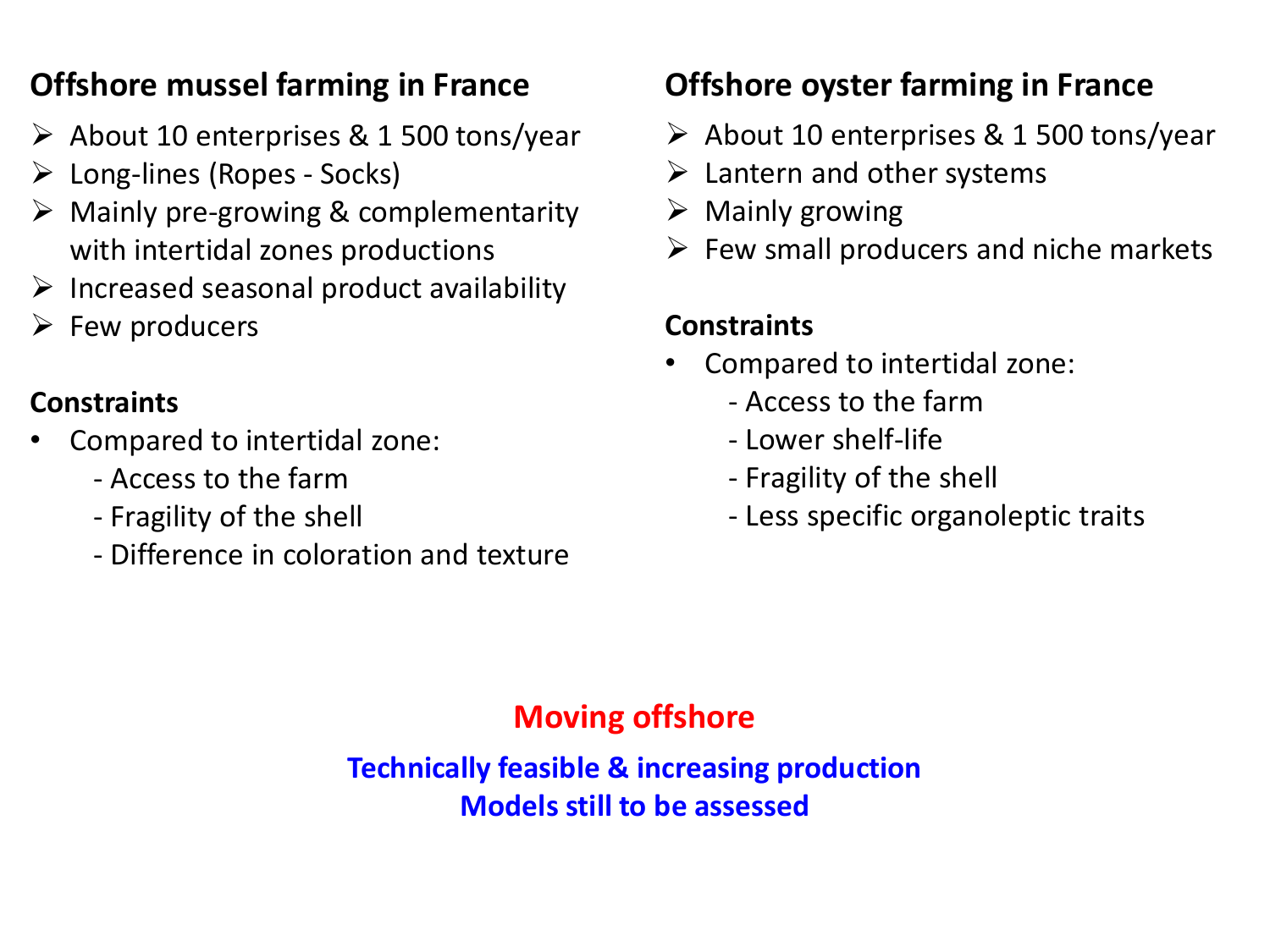#### **Current shellfish aquaculture**

#### $\triangleright$  In the intertidal zone or sheltered coastal areas

Mainly SMEs and micro-enterprises (often family scale activities)

## **Moving offshore**



## **Constraints**

- $\triangleright$  Need for offshore technologies to be assessed
- $\triangleright$  Change in production scale and related investments and running costs
- $\triangleright$  Moving to less productive waters
- $\triangleright$  Higher salinity
- $\triangleright$  Low shelf life & fragility of the shell
- $\triangleright$  More exposed sites and impact of climatic changes to be evaluated

# **Opportunities**

- $\triangleright$  Better water quality
- $\triangleright$  Less competition for space (SMP has anyway to be implemented)
- $\triangleright$  Increased production
- $\triangleright$  Product transformation
- $\triangleright$  Complementarities between offshore and coastal farms for hardening and valorisation
- $\triangleright$  Partnerships with other offshore activities (wind fields)
- $\triangleright$  Partnerships with fish industry (IMTA)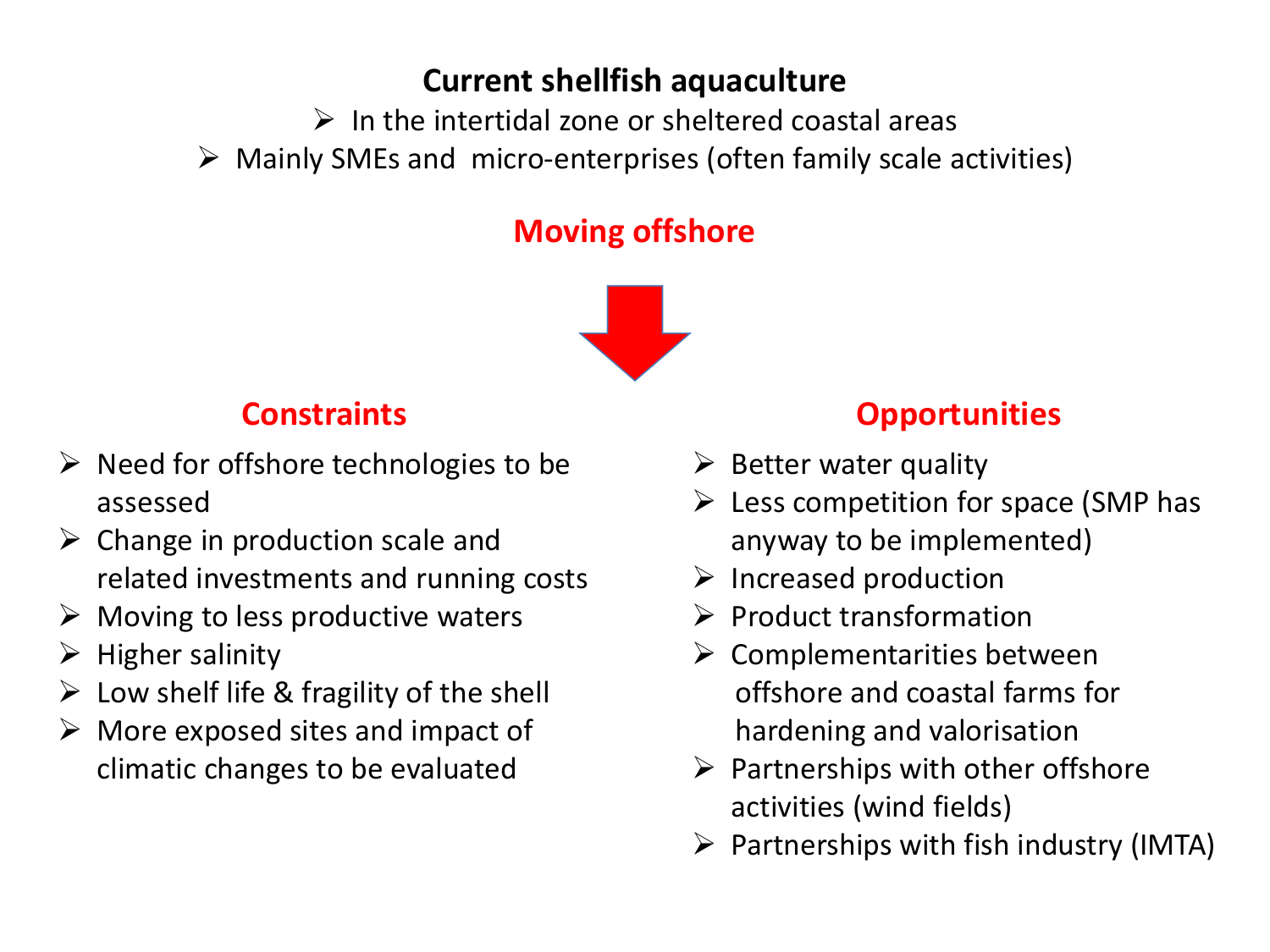

#### **Moving to new industrial models**

Transformation (agri-food industry) Possible use of shells and byssus Use as animal feeding ingredient Use in pharmaceutical industry etc…. Vertical integration



# **Need for R & I**

- Technical feasibility studies
- **❖** Comparative studies
- ❖ Market studies
- ❖ Economic assessment





# **Deep transformation from social, economic and cultural point of view**

❖ How to preserve traditional production and price stability